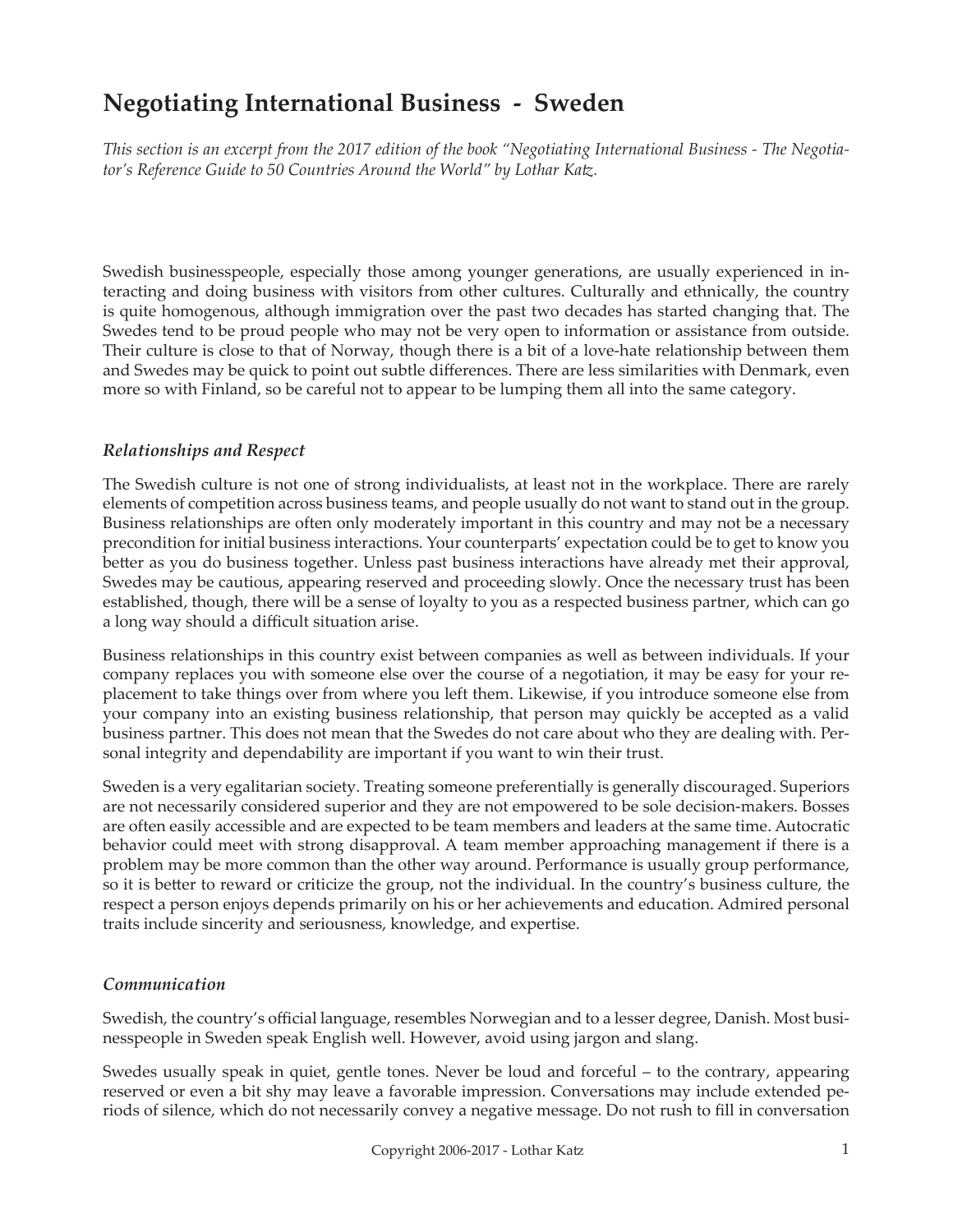pauses since your counterparts may only be taking time to formulate their thoughts. Also, interrupting others may be considered rude. Emotions are rarely shown in conversations, and the lively exuberance Americans often display can make Swedes uncomfortable. They may view it as excessive and 'over the top.' People generally converse standing about three to four feet apart.

Since confrontation is mostly avoided, Swedish communication is usually less direct than that of the Danes or Germans. However, Swedes also dislike vague statements and strive to keep business conversations focused on facts and objectives. They may ask for clarifications and do not find it difficult to say 'no' if they dislike a request or proposal.

Swedes use body language sparingly, although facial expressions may provide clues if they dislike an idea or proposal. Avoid talking with your hands. Physical contact is rare and best avoided. The thumbsup gesture is positive as it signals approval. Eye contact should be frequent, almost to the point of staring, as this conveys sincerity and helps build trust.

## *Initial Contacts and Meetings*

Having a local contact can be an advantage but is usually not a necessary precondition to doing business in Sweden. Negotiations may be conducted by individuals or teams of negotiators. It is beneficial to make sure that your team is well aligned in order to avoid confusing and irritating your counterparts.

Scheduling meetings in advance is required. However, you can sometimes do this on short notice, especially if the parties have had previous business interactions. Since the Swedes want to know who they will be meeting, provide details on positions and responsibilities of attendees ahead of time. Titles are not very important, though. Agreeing on an agenda upfront can also be useful. Avoid rescheduling meetings if you can. Swedes value punctuality. At any meeting, whether business or social, it is therefore best to be right on time. Arriving late without having a valid and plausible excuse make be taken as a sign of disrespect. Expect meetings to end on or close to the scheduled time.

Names are usually given in the order of first name, family name. Some Swedes may have two first names. Addressing people with *Mr./Mrs./Miss* or *Herr/Fru/Froken* plus the family name is common only in formal situations. Normally, you address Swedish people by their first names, especially if they introduced themselves that way. Otherwise, wait until they offer it. If a person has an academic title, such as *Doctor* or *Professor*, use it instead, followed by the family name. Introductions are accompanied by firm handshakes.

The exchange of business cards is an essential step when meeting someone for the first time, so bring more than you need. Almost all businesspeople in Sweden read English, so there is no need to have your card translated. Showing titles and advanced degrees on your card is not important. Even senior executives may not always include their title on their business cards. When presenting your card, smile and keep eye contact, then take a few moments to look at the card you received.

Meetings usually get right down to business with little or no small talk. Keep in mind that Swedes are sincere people who dislike superficiality in conversation. Humor rarely has a place in business discussions, one's private life should not be discussed there at all, and personal comments should also be avoided. Business is a serious matter in Sweden, and meetings can be quite formal. While the primary purpose of the first meeting is to become acquainted, the discussion will mostly focus on business topics. It is vital to come well prepared as the Swedes hate wasting time. Nevertheless, it is unrealistic to expect initial meetings to lead to straight decisions.

Presentations should be short and concise. Facts and figures are crucial. Allow sufficient time for questions and clarifications. In some settings, for instance if most people in the audience do not know each other, you may not get any questions. The appearance of your presentation materials is not very import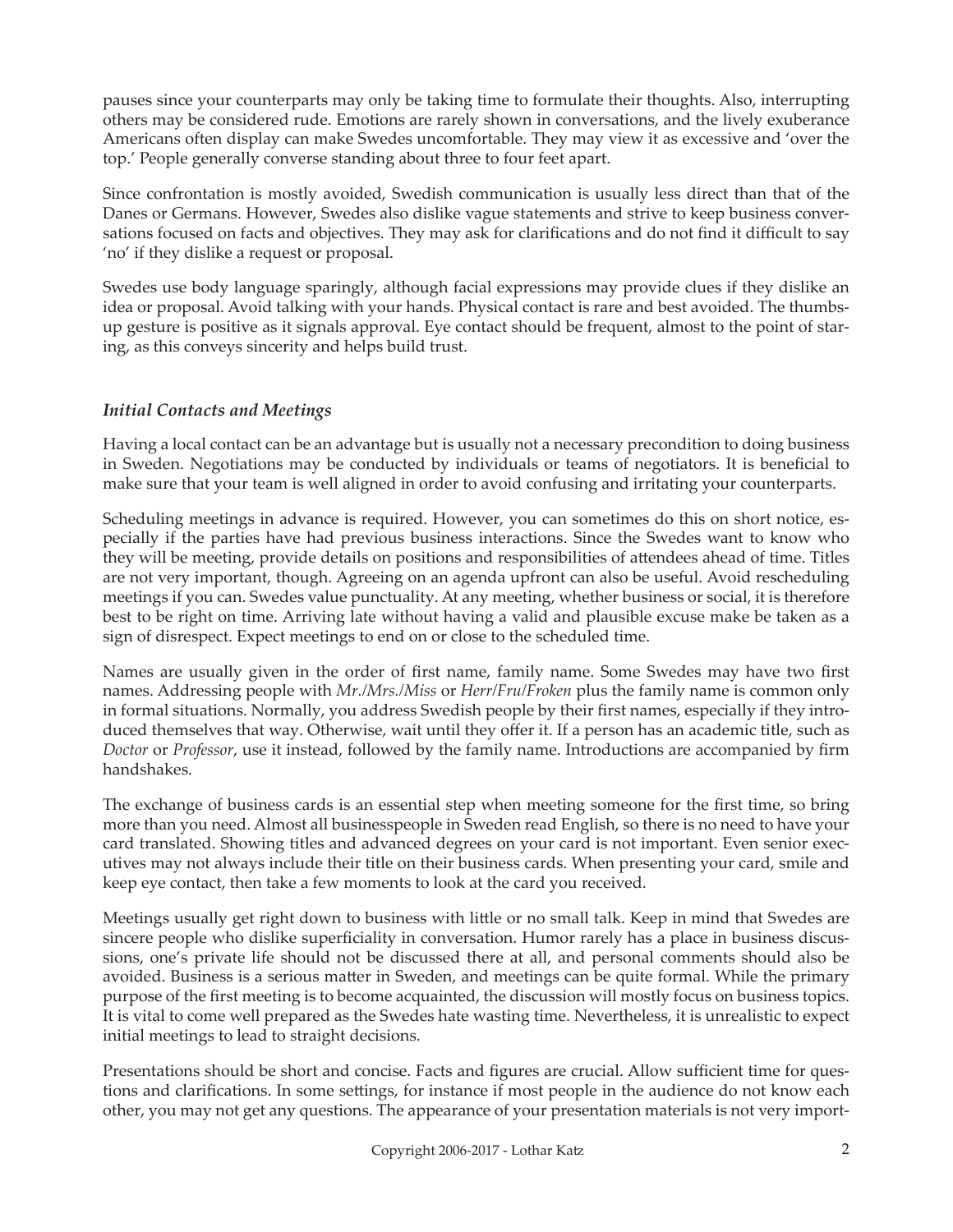ant as long as you include good and easy-to-understand visuals. Having your English-language handout materials translated to Swedish is not required.

# *Negotiation*

**Attitudes and Styles –** To the Swedes, negotiating is usually a joint problem-solving process. Buyer and seller in a business deal are equal partners who both own the responsibility to reach agreement. They may focus equally on near-term and long-term benefits. The primary negotiation style is cooperative and people may be open to compromising if viewed helpful in order to move the negotiation forward. Since the Swedes believe in the concept of win-win, they expect you to reciprocate their respect and trust. It is strongly advisable to avoid open confrontation or conflict, and to remain calm, friendly, patient, and persistent.

Should a dispute arise at any stage of a negotiation, you may be able to reach resolution by focusing on logical reasoning and facts while remaining open and constructive.

**Sharing of Information –** Swedish negotiators believe in information sharing as a way to build trust. This does not mean that they will readily reveal everything you might want to know during your negotiation. However, negotiations can become very difficult if one side appears to be hiding information from the other.

**Pace of Negotiation – Expect negotiations to be slow. The methodical and carefully planned approach** the Swedes use in preparing for the negotiation and gathering information takes considerable time, as does the effort needed to work out details of an agreement. Remain patient, control your emotions, and accept the inevitable delays.

The Swedes generally prefer a monochronic work style. They are used to pursuing actions and goals systematically, and they dislike interruptions or digressions. When negotiating, they often work their way down a list of objectives in sequential order, bargaining for each item separately, and may be unwilling to revisit aspects that have already been agreed upon. They might have little tolerance for more polychronic counterparts challenging this approach, which they view as systematic and effective. This rigid style can be difficult to tolerate for negotiators from highly polychronic cultures, such as most Asians, Arabs, some Southern Europeans, or most Latin Americans, who could view it as closed-minded and overly restrictive. In any case, do not show irritation or anger when encountering this behavior. Instead, be willing to bargain over some items individually. Otherwise, clearly indicate that your agreement is conditional and contingent on other items.

**Bargaining –** Swedes dislike bargaining and haggling. They also do not appreciate aggressive sales techniques. While the bargaining stage of a negotiation may take time and require several meetings, prices rarely move by more than 10 to 15 percent between initial offers and final agreement. The concept of fairness is very important to Swedes, so while it is not difficult to obtain small concessions, your counterparts expect reciprocity and may take it very negatively if the bargaining exchange is too one-sided.

Swedes prefer to negotiate in a straightforward and honest style. They rarely use deceptive negotiation techniques. If they seem disinterested in a deal or in making specific concessions, they likely mean it. Realize that using any such tactics yourself, whether it is telling lies, sending fake non-verbal messages, misrepresenting an item's value, making false demands and concessions, or claiming 'limited authority,' could jeopardize the trust between the parties and damage the negotiation. 'Good cop, bad cop' is also not advisable as the tactic may lead the Swedish side to question your trustworthiness.

Negotiators in the country use pressure techniques only as long as these can be applied in a non-confrontational fashion. They may open with their best offer, show some intransigence, or make a final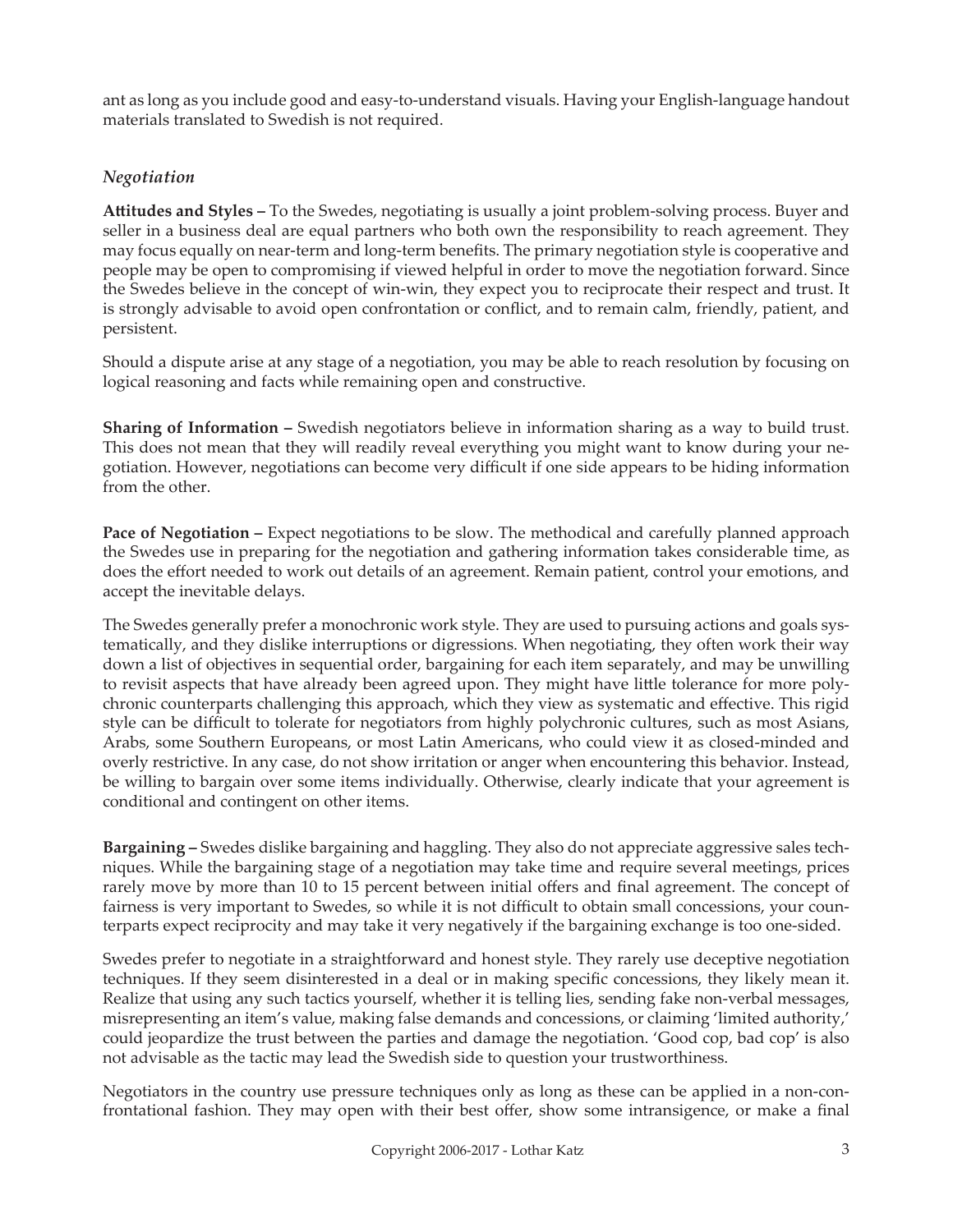offer, but often remain willing to make small compromises. Swedish negotiators may make their final offer quite early in the bargaining process, attempting to speed up the negotiation. Periods of silence in conversations are normal and may not represent an attempt to use it as a negotiation technique. Be very careful when using pressure tactics such as applying time pressure, making expiring offers, or nibbling. Your counterparts likely consider these inappropriate. While the negotiation will not necessarily be over because of this, the Swedish side may become very reserved and cautious.

Avoid all aggressive tactics when negotiating with Swedes. They will not shy away from open confrontation if challenged, but this is almost guaranteed to deteriorate rather than strengthen your bargaining position. Opening with an extreme offer could be viewed as an unfriendly act. It is best to open with one that is already in the ballpark of what you really expect.

Other emotional negotiation techniques are also rare and should be avoided when negotiating in Sweden, and appeals to personal relationships not only rarely work but also may be counterproductive. Swedes may employ defensive tactics such as asking probing questions or making promises.

Opening with written offers and Introducing written terms and conditions can be effective tactics that could help shorten the bargaining process, which your Swedish counterparts may find desirable.

Corruption and bribery are very rare in Sweden. It is strongly advisable to stay away from giving gifts of significant value or making offers that could be read as bribery.

**Decision Making –** Swedish companies are much less hierarchical than most others are. Decision making is a group process through which consensus is established and during which all team members involved get opportunities to voice their opinion. The authority to make decisions often resides with managers at lower levels of the organization without requiring further executive approval. The role of senior managers is to dispense information, provide guidance, and coordinate the decision making as needed. They do not have 'final say,' and their decisions might not be followed if the group does not consent. This can be confusing for negotiators from other western countries who may be looking to identify the 'key decision maker' in an organization, while in reality such a role may not exist at all. Decision making can take a very long time and requires a great deal of patience. It is very important to learn about the company structure and win the support of people at all organizational levels who are involved in the negotiation, rather than focusing on upper management only. Once a decision has been made, it may be very difficult to change.

When making decisions, businesspeople may apply universal principles rather than considering the specific situation. They dislike 'making exceptions' even when arguments speak in favor of doing so. Personal feelings and experiences are considered irrelevant in business negotiations, so people focus on empirical evidence, logical arguments, and objective facts. Most Swedes are moderate risk takers.

## *Agreements and Contracts*

Capturing and exchanging meeting summaries can be an effective way to verify understanding and commitments. Handshakes and verbal agreements are already considered binding and usually kept even though they are not legally binding. Nevertheless, it is best to confirm agreements in writing.

Written contracts can be lengthy, including detailed terms and conditions. Signing the contract is very important not only from a legal perspective, but also as a strong confirmation of your Swedish partners' commitment.

It is recommended to consult a local legal expert before signing a contract. However, do not bring your attorney to the negotiation table as it may be viewed as a sign of mistrust.